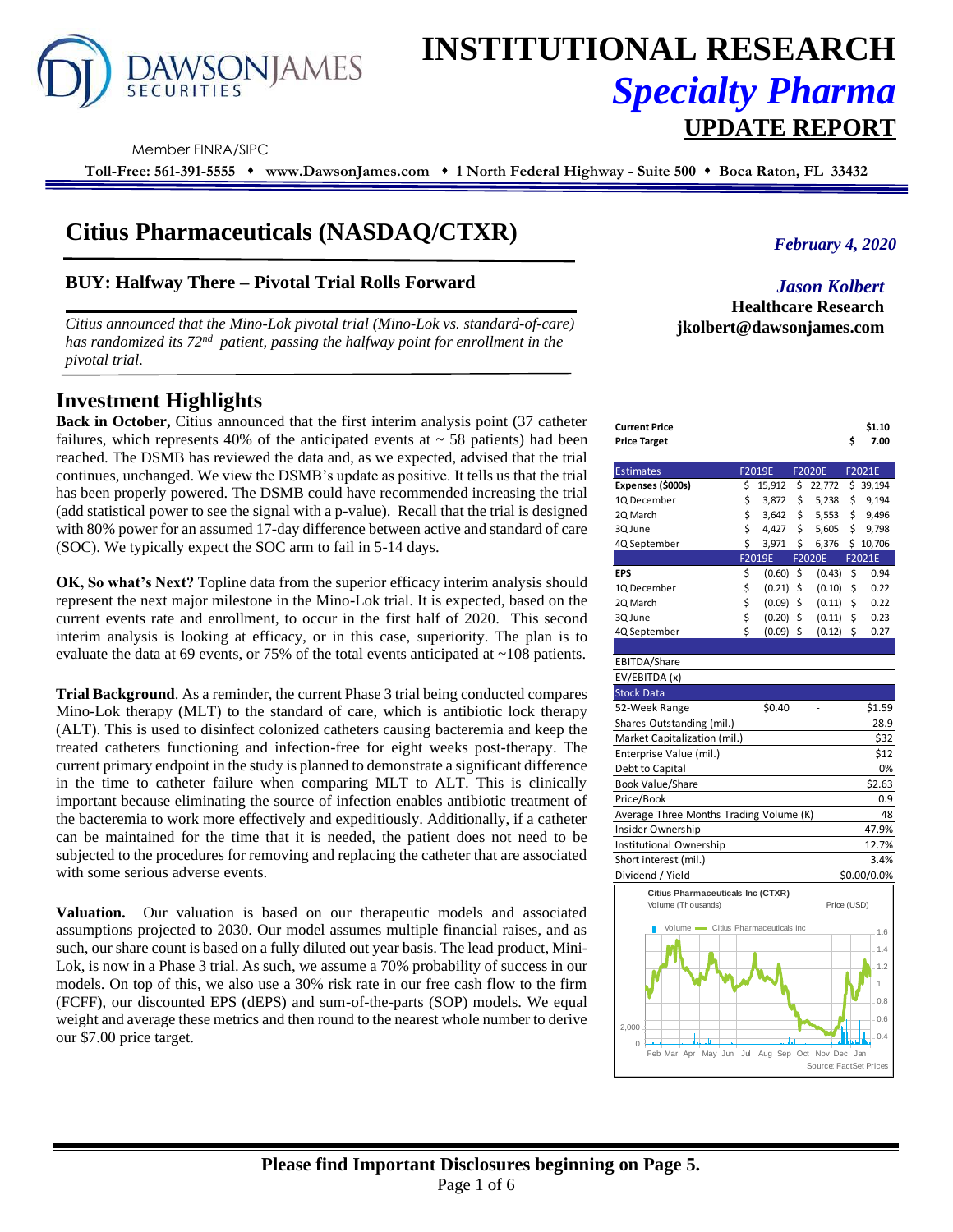

## **Exhibit 1. FCFF Model**

| Price Target \$ |             |
|-----------------|-------------|
| Year            | 7.00<br>201 |

|                                                                                     | Price Target \$<br>Year | 7.00<br>2019 |                              |                              |                        |                          |                               |                           |                           |                           |                           |                           |
|-------------------------------------------------------------------------------------|-------------------------|--------------|------------------------------|------------------------------|------------------------|--------------------------|-------------------------------|---------------------------|---------------------------|---------------------------|---------------------------|---------------------------|
| DCF Valuation Using FCF (mln):                                                      |                         |              |                              |                              |                        |                          |                               |                           |                           |                           |                           |                           |
| units ('000 - Cnd\$)                                                                |                         |              | 2019E                        | 2020E                        | 2021E                  | 2022E                    | 2023E                         | 2024E                     | 2025E                     | 2026E                     | 2027E                     | 2028E                     |
| EBIT (Earnings before income tax)<br>Tax Rate<br>EBIT(1-t) Earnings afer income tax |                         |              | (15, 562)<br>0%<br>(15, 562) | (22, 769)<br>0%<br>(22, 769) | 42,451<br>5%<br>40,329 | 107,458<br>10%<br>96,712 | 145,728<br>15%<br>123,869     | 185,493<br>20%<br>148,394 | 226,798<br>25%<br>170,098 | 269,688<br>30%<br>188,782 | 314,211<br>35%<br>204,237 | 360,414<br>38%<br>223,457 |
| CapEx (equipment)<br>Depreciation<br>Change in NWC                                  |                         |              | $\overline{\phantom{a}}$     | $\overline{a}$<br>٠          | ٠<br>٠                 | $\overline{\phantom{a}}$ | ٠<br>$\overline{\phantom{a}}$ | $\overline{\phantom{a}}$  |                           |                           |                           |                           |
| <b>FCF</b>                                                                          |                         |              | (15, 562)                    | (22, 769)                    | 40,329                 | 96,712                   | 123,869                       | 148,394                   | 170,098                   | 188,782                   | 204,237                   | 223,457                   |
| PV of FCF                                                                           |                         |              | (15, 562)                    | (17, 514)                    | 23,863                 | 44,020                   | 43,370                        | 39,967                    | 35,240                    | 30,085                    | 25,037                    | 21,072                    |
| Discount Rate<br>Long Term Growth Rate                                              |                         |              | 30%<br>1%                    |                              |                        |                          |                               |                           |                           |                           |                           |                           |
| <b>Terminal Cash Flow</b><br>Terminal Value YE2023                                  |                         |              | 778,247<br>73,388            |                              |                        |                          |                               |                           |                           |                           |                           |                           |
| <b>NPV</b><br>NPV-Debt<br>Shares out ('000)<br>NPV Per Share                        |                         | \$           | 302,967<br>42,114<br>7.19    | 2028E                        |                        |                          |                               |                           |                           |                           |                           |                           |

*Source: Dawson James*

## **Exhibit 2. Discounted EPS Model**

| <b>Current Year</b>      | 2019       |
|--------------------------|------------|
| Year of EPS              | 2028       |
| <b>Earnings Multiple</b> | 15         |
| <b>Discount Factor</b>   | 30%        |
| <b>Selected Year EPS</b> | \$<br>5.30 |
| <b>NPV</b>               | \$<br>7.50 |

| Current Year<br>Year of EPS |     | 2019<br>2028    |          |      |          | Discount Rate and Earnings Multiple Varies, Year is Constant | 2028 EPS |         |                 |       |
|-----------------------------|-----|-----------------|----------|------|----------|--------------------------------------------------------------|----------|---------|-----------------|-------|
| Earnings Multiple           |     | 15 <sub>1</sub> |          | 7.50 | 5%       | 10%                                                          | 15%      | 20%     | 25%             | 30%   |
|                             |     |                 | Earnings |      |          |                                                              |          |         |                 |       |
| Discount Factor             |     | 30%             | Multiple |      | \$17.09  | \$11.24                                                      | \$7.54   | \$5.14  | $$3.56$ \$      | 2.50  |
| Selected Year EPS           | \$  | 5.30            |          | 10   | \$34.18  | \$22.49                                                      | \$15.07  | \$10.28 | $$7.12$ \$      | 5.00  |
| <b>NPV</b>                  | \$. | 7.50            |          | 15   | \$51.27  | \$33.73                                                      | \$22.61  | \$15.41 | $$10.67$ \$     | 7.50  |
|                             |     |                 |          | 20   | \$68.35  | \$44.97                                                      | \$30.14  | \$20.55 | $$14.23$ \$     | 10.00 |
|                             |     |                 |          | 25   | \$85.44  | \$56.21                                                      | \$37.68  | \$25.69 | $$17.79$ \$     | 12.50 |
|                             |     |                 |          | 30   | \$102.53 | \$67.46                                                      | \$45.21  | \$30.83 | $$21.35$ \$     | 15.00 |
|                             |     |                 |          | 35   | \$119.62 | \$78.70                                                      | \$52.75  | \$35.96 | \$24.91<br>- \$ | 17.50 |
|                             |     |                 |          | 40   | \$136.71 | \$89.94                                                      | \$60.29  | \$41.10 | $$28.46$ \$     | 20.00 |

# **Exhibit 3. Sum of the Parts Model**

|                                          |       | Source: Dawson James |                |           |                 |           |
|------------------------------------------|-------|----------------------|----------------|-----------|-----------------|-----------|
| <b>Exhibit 3. Sum of the Parts Model</b> |       |                      |                |           |                 |           |
|                                          | LT Gr | Discount Rate        | Yrs. to Peak   | % Success | Peak Sales MM's | Term Val  |
| MiniLok LT & ST CVC U.S.                 | $1\%$ | 30%                  | 4              | 70%       | \$469           | \$1,618   |
|                                          |       |                      |                |           |                 | \$6.59    |
| MiniLok LT & ST CVC E.U.                 | $1\%$ | 30%                  | 6              | 80%       | \$0             | \$0       |
|                                          |       |                      |                |           |                 | \$0.00    |
| MiniLok LT & ST CVC China                | $1\%$ | 30%                  | 7              | 80%       | \$0             | <b>SO</b> |
|                                          |       |                      |                |           |                 | \$0.00    |
| Hydro-Lido                               | $1\%$ | 30%                  | 5 <sup>5</sup> | 0%        | \$0             | \$0       |
| <b>Pre-Clinical Pipeline</b>             |       |                      |                |           |                 | \$0.00    |
| Net Margin                               |       |                      |                |           |                 | 70%       |
| <b>MM Shrs OS</b>                        |       |                      |                |           |                 | 42        |
| <b>Total</b>                             |       |                      |                |           |                 | \$6.59    |

*Source: Dawson James*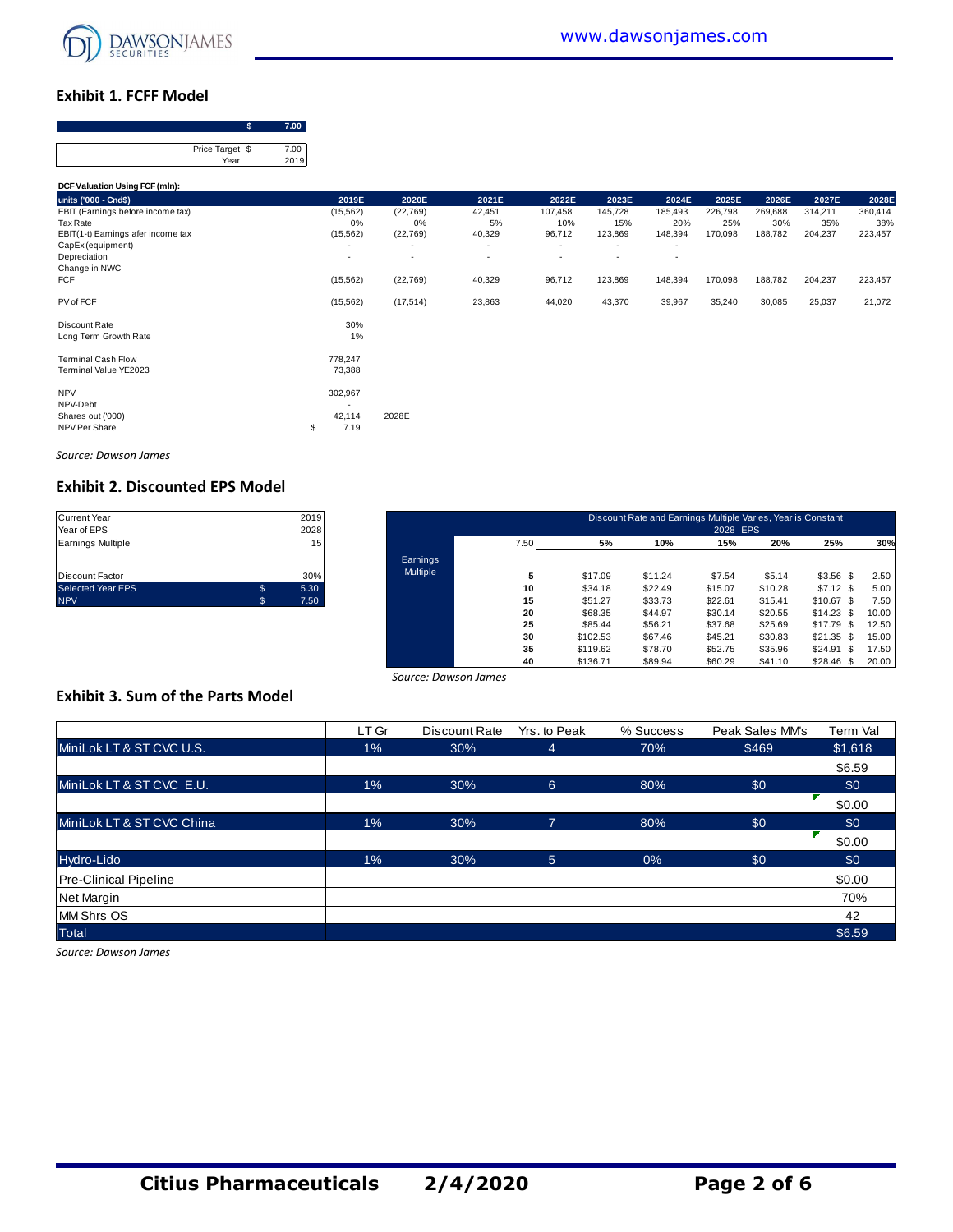

#### **Exhibit 4. Income Statement**

| Citius Pharmaceuticals: Income Statement (\$000)           |                |           | December       | <b>March</b>   | June           | Sept. YE                 |                          |                          |                          |         |                          |         |         |         |         |         |
|------------------------------------------------------------|----------------|-----------|----------------|----------------|----------------|--------------------------|--------------------------|--------------------------|--------------------------|---------|--------------------------|---------|---------|---------|---------|---------|
| YE Sept.                                                   | 2017A          | 2018A     | 1Q19A          | 2Q19A          | 3Q19A          | 4Q19A                    | 2019E                    | 2020E                    | 2021E                    | 2022E   | 2023E                    | 2024E   | 2025E   | 2026E   | 2027E   | 2028E   |
| Mino-Lok, U.S. ST & LT CVC Revenues                        |                |           |                |                |                | $\overline{\phantom{a}}$ | $\sim$                   | $\overline{\phantom{a}}$ | 81.642                   | 166.566 | 212.392                  | 259.994 | 309.423 | 360.734 | 413.983 | 469,227 |
| Mino-Lok, E.U. ST & LT CVC Revenues                        |                |           |                |                |                | $\overline{\phantom{a}}$ | $\overline{\phantom{a}}$ | $\overline{\phantom{a}}$ | $\overline{\phantom{a}}$ | $\sim$  | $\overline{\phantom{a}}$ |         |         |         |         |         |
| Mino-Lok, CHina ST & LT CVC Revenues                       |                |           |                |                |                |                          |                          |                          |                          |         |                          |         |         |         |         |         |
|                                                            |                |           | <b>Section</b> | <b>Section</b> | <b>Section</b> | <b>Section</b>           | <b>Section</b>           | <b>Service</b>           | 81.642                   | 166,566 | 212.392                  | 259.994 | 309.423 | 360.734 | 413.983 | 469.227 |
| <b>Expenses</b>                                            |                |           |                |                |                |                          |                          |                          |                          |         |                          |         |         |         |         |         |
| Cost of goods sold                                         |                |           |                |                |                | $\overline{\phantom{a}}$ |                          | $\overline{\phantom{a}}$ | 12,246                   | 24,985  | 31,859                   | 38,999  | 46,413  | 54.110  | 62,097  | 70,384  |
| <b>COGS % of Revenue</b>                                   |                |           | 15%            | 15%            | 15%            | 15%                      |                          |                          | 15%                      | 15%     | 15%                      | 15%     | 15%     | 15%     | 15%     | 15%     |
| Research and development                                   | 5.873          | 6.563     | 2.113          | 1.700          | 2,766          | 2,018                    | 8,597                    | 8.769                    | 8.944                    | 9.123   | 9.306                    | 9.492   | 9.682   | 9.875   | 10.073  | 10,274  |
| <b>R&amp;D % of Revenue</b>                                |                |           |                |                |                |                          |                          |                          |                          |         |                          |         |         |         |         |         |
| G&A                                                        | 12.126         | 6.447     | 1.588          | 1.738          | 1.456          | 1.503                    | 6.285                    | 14.000                   | 18,000                   | 25,000  | 25,500                   | 26.010  | 26.530  | 27.061  | 27.602  | 28,154  |
| <b>SG&amp;A % of Revenue</b>                               |                |           |                |                |                |                          |                          |                          |                          |         |                          |         |         |         |         |         |
| Stock based comp. G & A                                    | 1.973          | 780       | 171            | 204            | 204            | 137                      | 716                      |                          |                          |         |                          |         |         |         |         |         |
| <b>Total expenses</b>                                      | 19.972         | 13.789    | 3.872          | 3.642          | 4.427          | 3.657                    | 15.598                   | 22.769                   | 39.191                   | 59.108  | 66.664                   | 74.501  | 82.625  | 91.046  | 99.772  | 108,812 |
| Oper. Inc. (Loss)                                          | (19, 972)      | (13,789)  | (3,872)        | (3,642)        | (4, 427)       | (3,657)                  | (15, 598)                | (22, 769)                | 42.451                   | 107.458 | 145.728                  | 185.493 | 226,798 | 269,688 | 314,211 | 360,414 |
| Interest Income                                            | 47             | 818       | $\overline{2}$ | 14             | 25             | 12                       | 53                       |                          |                          |         |                          |         |         |         |         |         |
| Gain (loss) on revaluation of derivative warrant liability |                | 450       |                |                |                |                          |                          |                          |                          |         |                          |         |         |         |         |         |
| Interest Expense                                           |                | (16)      | (4)            | (4)            | (4)            | (4)                      | (16)                     |                          |                          |         |                          |         |         |         |         |         |
| <b>Pre-tax income</b>                                      | (20.769)       | 1.253     | (3,875)        | (3.632)        | (4, 406)       | (3,650)                  | (15, 562)                | (22.769)                 | 42.451                   | 107.458 | 145.728                  | 185.493 | 226.798 | 269.688 | 314.211 | 360.414 |
| Income Tax Benefit (Provision)                             |                | $\sim$    | $\sim$         | $\sim$         | ٠              |                          | $\sim$                   | $\overline{\phantom{a}}$ | 2,123                    | 10,746  | 21,859                   | 37,099  | 56,699  | 80,906  | 109,974 | 136,957 |
| <b>Tax Rate</b>                                            | 0 <sup>9</sup> | 0%        | 0%             | 0%             | 0%             |                          | 0 <sup>9</sup>           | 0 <sup>9</sup>           | 5%                       | 10%     | 15%                      | 20%     | 25%     | 30%     | 35%     | 38%     |
| <b>GAAP Net Income (loss)</b>                              | (4,952)        | (12, 537) | (3,875)        | (3,632)        | (4, 406)       | (3,650)                  | (15, 562)                | (22,769)                 | 40,329                   | 96,712  | 123,869                  | 148,394 | 170,098 | 188,782 | 204,237 | 223,457 |
| <b>GAAP-EPS</b>                                            | (3.55)         | (1.22)    | (0.21)         | (0.09)         | (0.20)         | (0.18)                   | (0.68)                   | (0.28)                   | 0.98                     | 2.35    | 3.00                     | 3.58    | 4.08    | 4.52    | 4.87    | 5.30    |
| Non GAAP EPS (dil)                                         | (3.55)         | (1.22)    | (0.21)         | (0.09)         | (0.20)         | (0.18)                   | (0.68)                   | (0.28)                   | 0.98                     | 2.35    | 3.00                     | 3.58    | 4.08    | 4.52    | 4.87    | 5.30    |
| Wgtd Avg Shrs (Bas) - '000s                                | 5.842          | 10.731    | 18,481         | 28,500         | 22,000         | 20,162                   | 22.286                   | 40,242                   | 40.404                   | 40.565  | 40.728                   | 40.891  | 41,055  | 41.219  | 41,384  | 41,550  |
| Wgtd Avg Shrs (Dil) - '000s                                | 5,842          | 10,731    | 18,481         | 38,666         | 22,000         | 20,162                   | 24,827                   | 81,393                   | 40,952                   | 41.116  | 41,281                   | 41.446  | 41,612  | 41.779  | 41.946  | 42,114  |

*Source: Dawson James*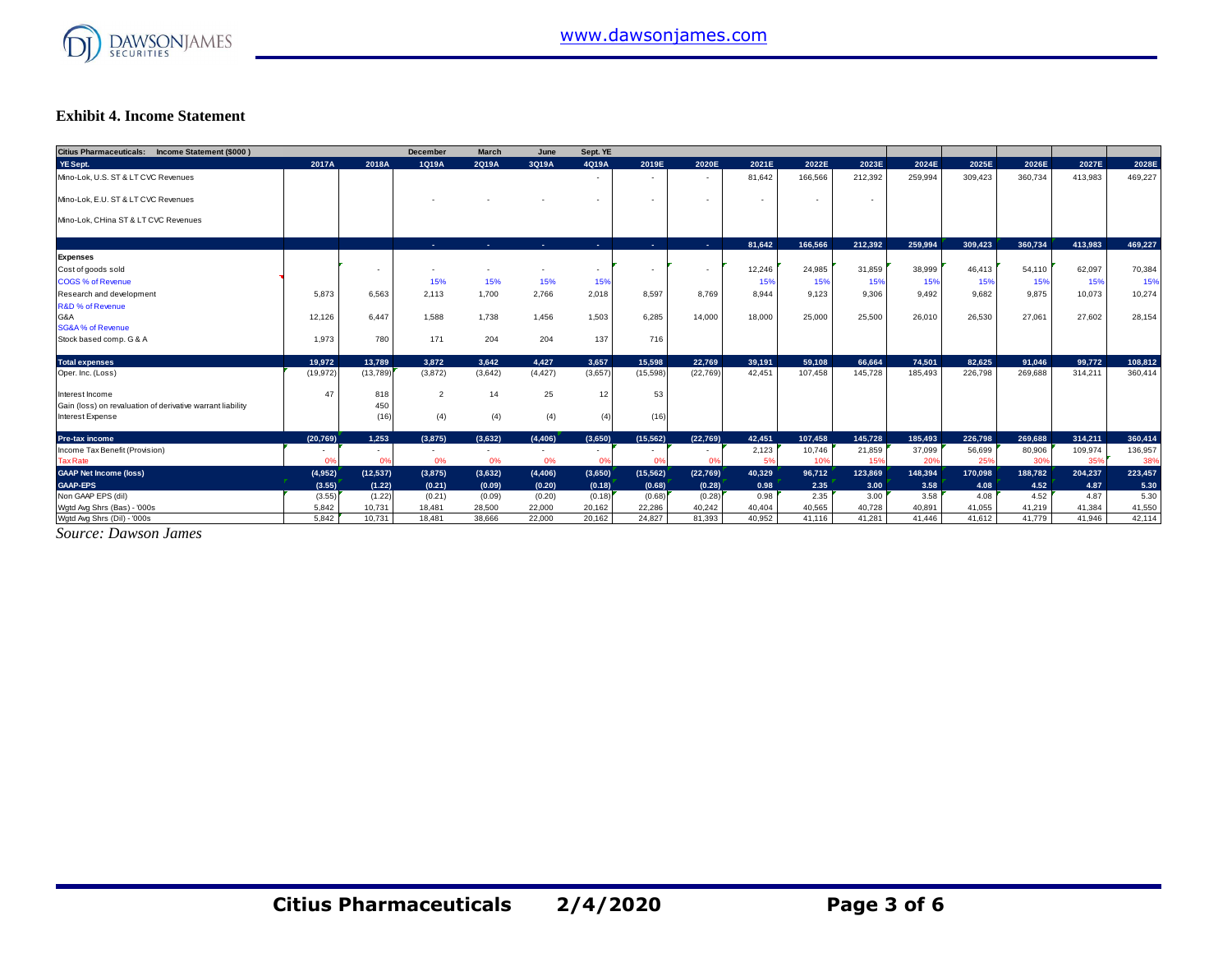

#### **Risk Analysis**

In addition to the typical risks associated with development stage specialty pharmaceutical companies, potential risks specific to Citius Pharmaceuticals, Inc. are as follows:

**Partnership risk**. Citius Pharmaceuticals, Inc. is in discussions with possible partners today, but there can be no assurances that the company will be able to secure a favorable partnership.

**Commercial risk.** There are no assurances that the company will be able to achieve significant market share and become profitable.

**Clinical and regulatory risk.** Lead products have to complete clinical trials. Trials may not produce results sufficient for regulatory approval.

**Financial risk.** The company may need to raise capital in the marketplace, and there can be no assurances that the company will be able to successful raise capital and or do so, at favorable terms.

**Liquidity Risk.** The stock is thinly traded. We note that management owns a significant percentage of the company.

**Legal and intellectual property risk.** The company may have to defend its patents and technical know-how, and there can be no assurances that the patents will not be infringed or will be held as valid if challenged, and or that the company may infringe on third parties' patents.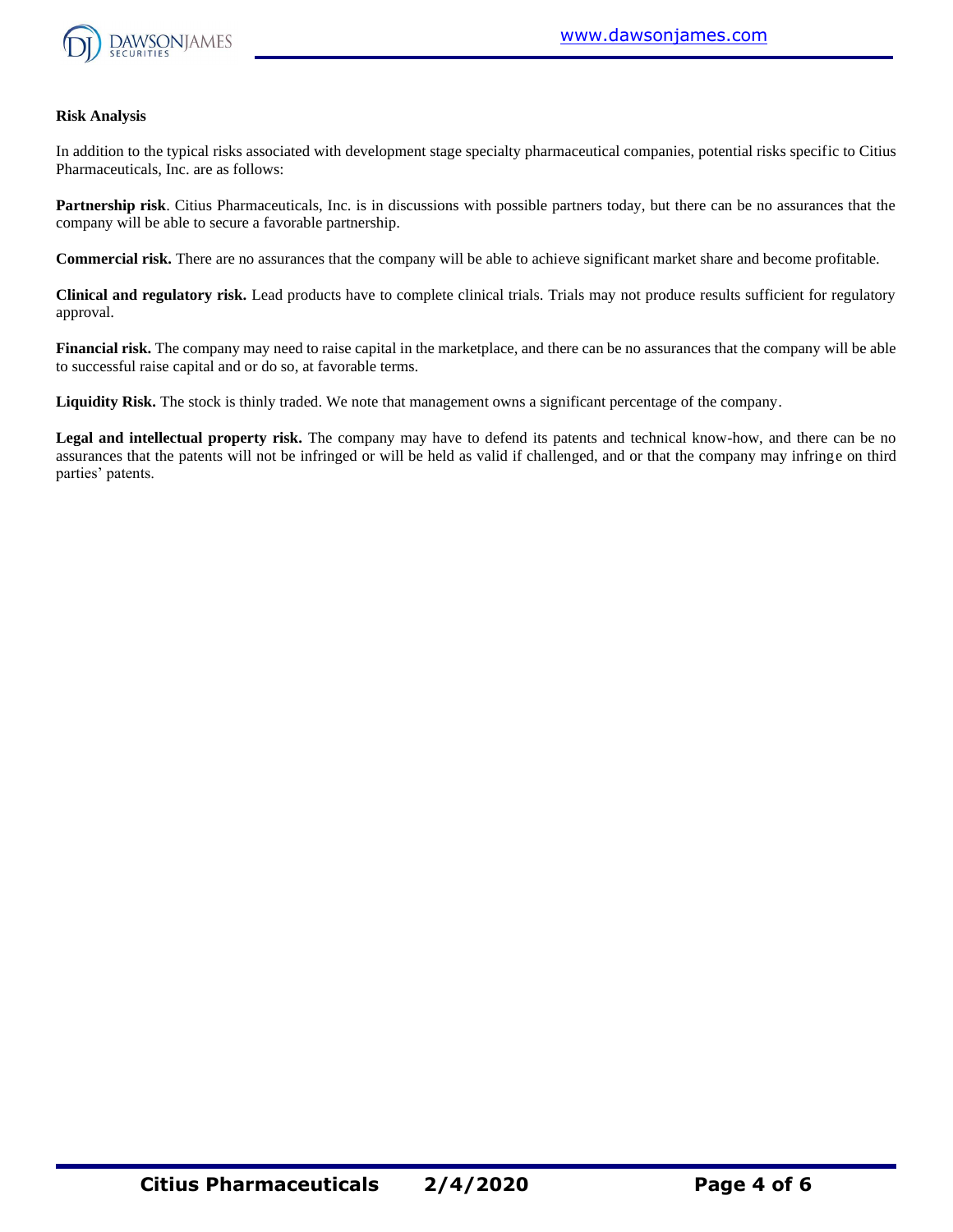

#### Companies mentioned in this report

#### **Important Disclosures:**

#### **Price Chart:**



Price target and rating changes over the past three years:

Initiation – Buy – 12/15/2017 – Price Target \$10.00

Update – Buy – 7/6/2081 – Price Target \$10.00

Transfer – Buy –  $9/6/2019$  – Price Target \$7.00

Update – Buy – 10/7/2019 – Price Target \$7.00

Update – Buy – 12/19/2019 – Price Target \$7.00

Update – Buy – 2/4/2020 – Price Target \$7.00

Dawson James Securities, Inc. (the "Firm") is a member of the Financial Industry Regulatory Authority ("FINRA") and the Securities Investor Protection Corporation ("SIPC").

The Firm does not make a market in the securities of the subject company(s). The Firm has NOT engaged in investment banking relationships with CTXR in the prior twelve months, as a manager or co-manager of a public offering and has NOT received compensation resulting from those relationships. The Firm may seek compensation for investment banking services in the future from the subject company(s). The Firm has received any other compensation from the subject company(s) in the last 12 months for services unrelated to managing or co-managing of a public offering.

Neither the research analyst(s) whose name appears on this report nor any member of his (their) household is an officer, director or advisory board member of these companies. The Firm and/or its directors and employees may own securities of the company(s) in this report and may increase or decrease holdings in the future. As of January 31, 2020, the Firm as a whole did not beneficially own 1% or more of any class of common equity securities of the subject company(s) of this report. The Firm, its officers, directors, analysts or employees may affect transactions in and have long or short positions in the securities (or options or warrants related to those securities) of the company(s) subject to this report. The Firm may affect transactions as principal or agent in those securities.

Analysts receive no direct compensation in connection with the Firm's investment banking business. All Firm employees, including the analyst(s) responsible for preparing this report, may be eligible to receive non-product or service specific monetary bonus compensation that is based upon various factors, including total revenues of the Firm and its affiliates as well as a portion of the proceeds from a broad pool of investment vehicles consisting of components of the compensation generated by investment banking activities, including but not limited to shares of stock and/or warrants, which may or may not include the securities referenced in this report.

Although the statements in this report have been obtained from and are based upon recognized statistical services, issuer reports or communications, or other sources that the Firm believes to be reliable, we cannot guarantee their accuracy. All opinions and estimates included in this report constitute the analyst's judgment as of the date of this report and are subject to change without notice.